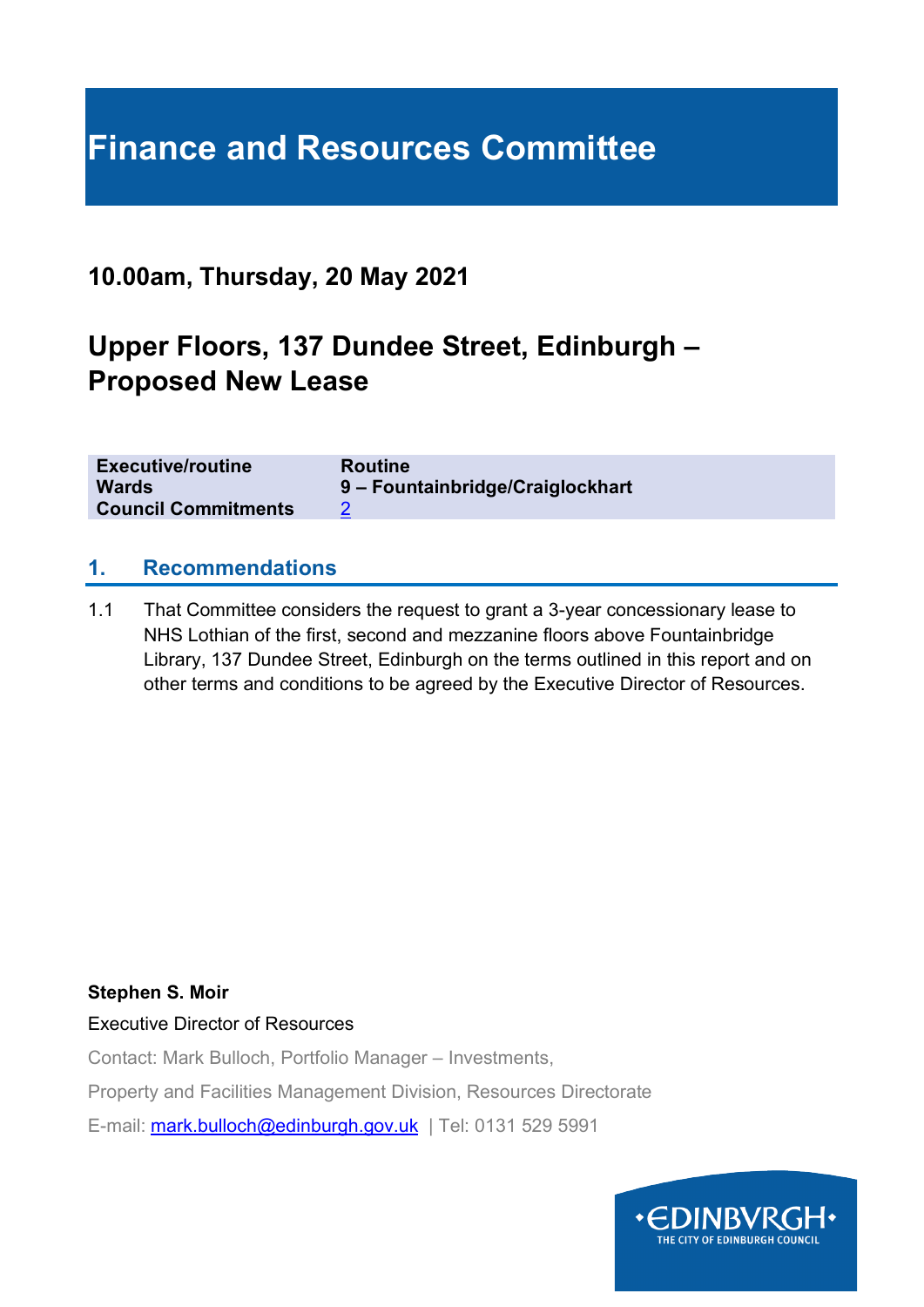**Report**

# **Upper Floors, 137 Dundee Street, Edinburgh – Proposed New Lease**

### **2. Executive Summary**

2.1 The subject property is currently leased to Carr Gomm on a lease that is holding over under tacit relocation (silent renewal). Carr Gomm no longer receive funding to permit their continued occupation of the property. This report seeks Committee's consideration of NHS Lothian's request for a new 3-year concessionary lease on the terms and conditions outlined in the report.

#### **3. Background**

- 3.1 137 Dundee Street is Grade B listed building comprising Fountainbridge Library on the ground floor with office accommodation on the upper floors, extending to 1,068 sq m (11,500 sq ft), as shown outlined in red on the plan attached as Appendix 1.
- 3.2 The first, second and mezzanine floors are currently leased to Carr Gomm, a social care and community development charity, following their unsuccessful bid for another Council owned property (The Engine Shed) in 2016. The lease was entered into on full repairing and insuring terms, from 17 November 2016 to 16 November 2019, at a passing rent is £40,000 per annum. The lease is currently holding over under tacit relocation (silent renewal).
- 3.3 Under the lease to Carr Gomm, the Rivers Centre (NHS Lothian's specialist psychological trauma service) and the Meadows Team (NHS Lothian's child and adolescent mental health trauma service, CAMHS) are currently co-located at the building together with a Citizens Advice Bureau.
- 3.4 The Rivers Centre is a public sector partnership set up with funding from the Scottish Government to work in collaboration with several community partners and collocated with the CAMHS trauma service with the ambition to ease the transition for clients accessing services across all ages. Carr Gomm is the Rivers Centre's principal partner. Recently, and as a response to Covid-19, the Here4U helpline was established. This is the psychological wellbeing helpline open to all health and social care staff across Lothian which also runs from the property.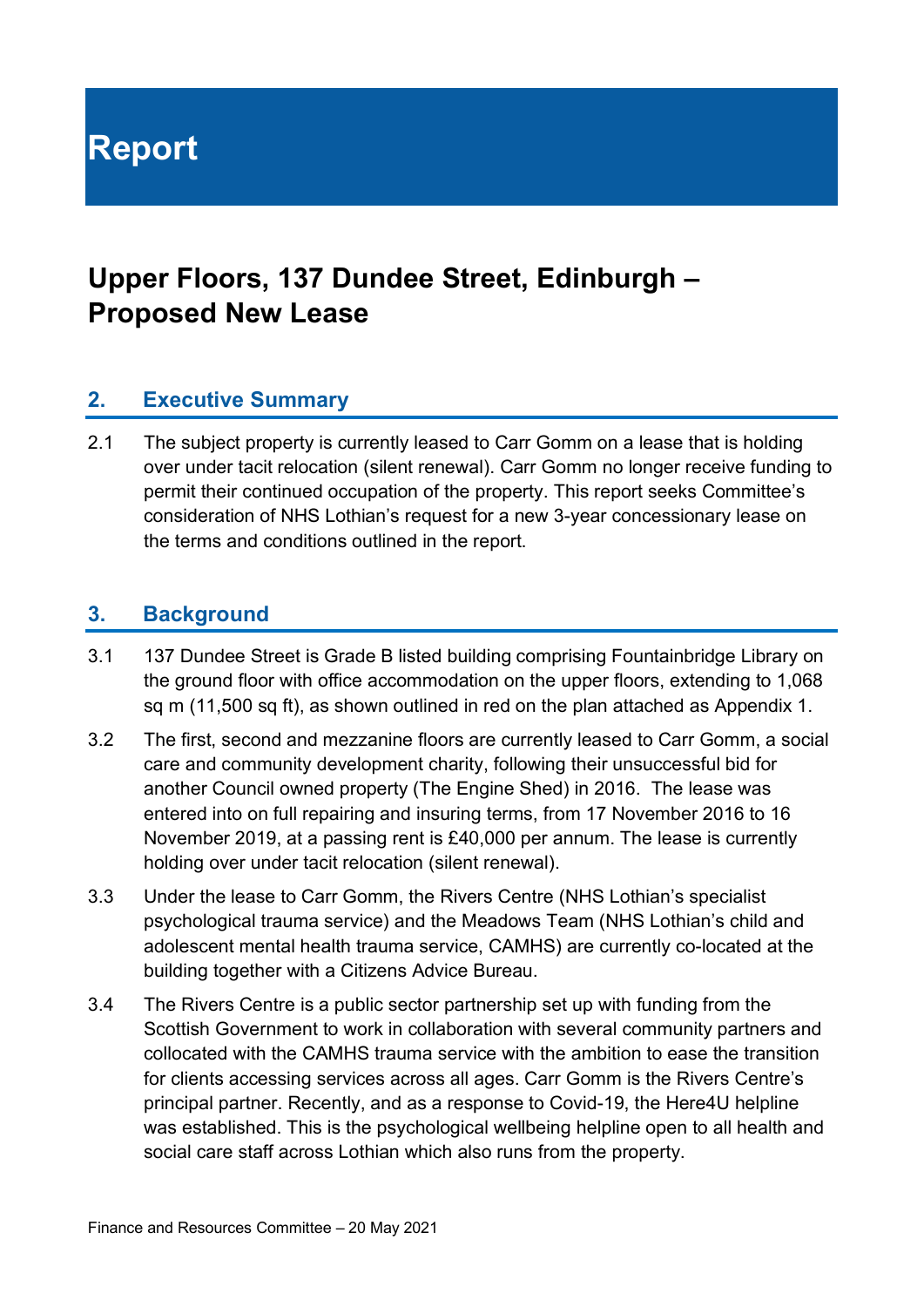- 3.5 The Rivers Centre and Meadows team continue to deliver their services, accessible to clients across Lothian, from the property. The location is easily accessible to clients with good access to bus routes, Haymarket Station and nearby parking. The building has been refurbished to create a safe and welcoming waiting area, large offices spaces as well as clinic and group rooms from which to deliver psychological treatments for children and adults affected by trauma. The location offers a safe space to clients attending a specialist trauma service embedded within the community.
- 3.6 The original funding from Scottish Government matched the initial lease period from November 2016 to November 2019. Carr Gomm have been unable to pay rent since November 2019 and, while initial discussions were entered into, there has been considerable delay in addressing the matter due to priority given to dealing with the Covid pandemic. This has now resulted in a request for a concessionary lease and a transfer of the tenant obligations to NHS Lothian who are better placed to act as legal tenant with an inhouse facilities management team who can maintain the property to an appropriate standard.

## **4. Main report**

- 4.1 The original funding from Scottish Government matched the initial lease period from November 2016 to November 2019. With no funding, Carr Gomm have been unable to pay rent since November 2019. NHS Lothian are prepared to take on the lease liability for the building in to allow the service provision to continue. However, there is no NHS funding to allow a rent to be paid. It has therefore been requested that the property be leased on a concessionary basis at a nominal rent.
- 4.2 The following terms have been provisionally proposed:
	- Subjects **First, second and mezzanine floors**;
	- Tenant: NHS Lothian
	- Lease:  $3$ -year lease from  $1<sup>st</sup>$  April 2021;
	- Rent: £1;
	- Use: Clinical, office, citizens advice bureau;
	- Repairs: Full repairing and maintaining obligation;
	- Other Terms: As contained in the Council's standard full repairing and insuring lease;
	- Costs: Both parties to meet own costs.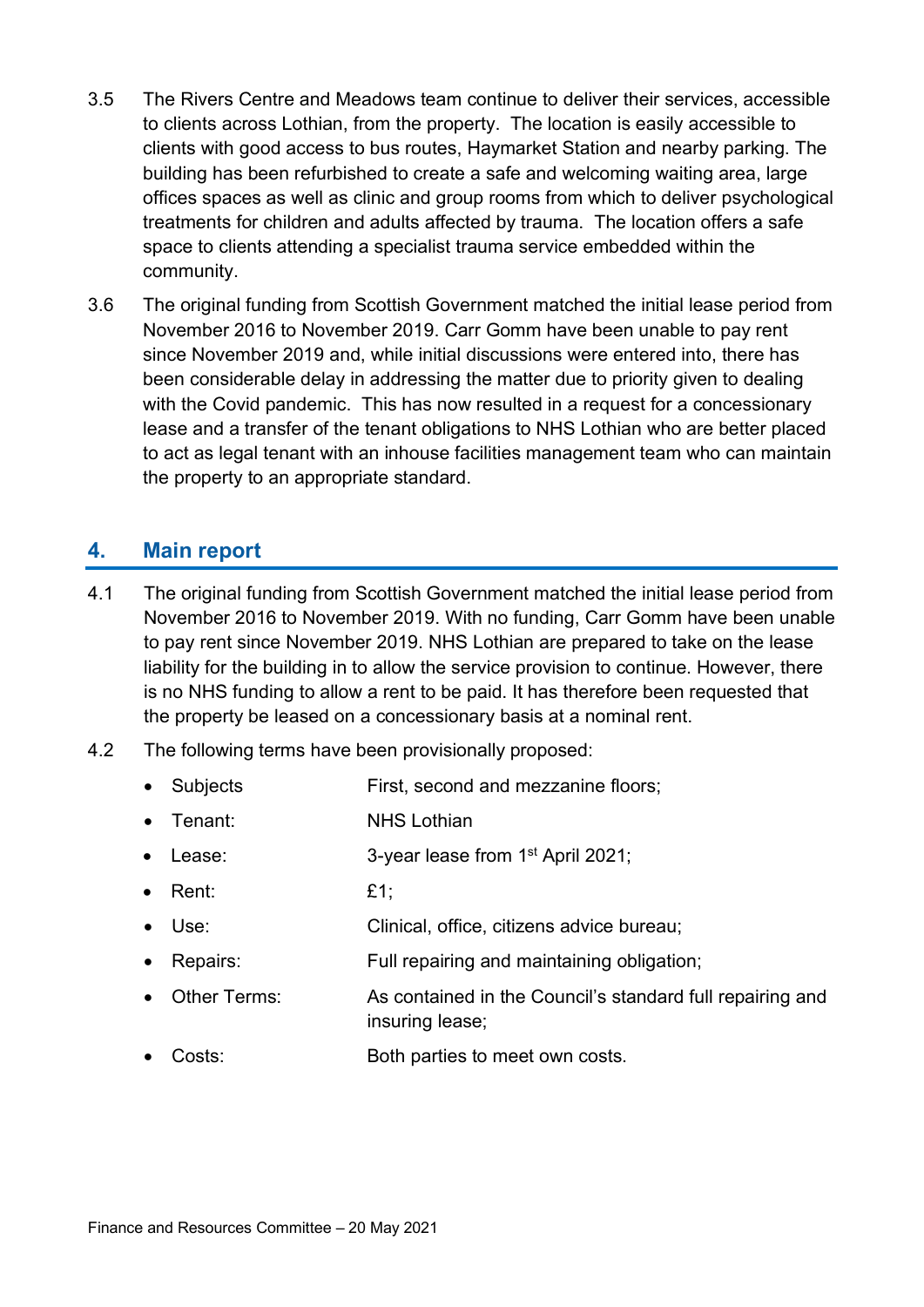# **5. Next Steps**

- 5.1 Should Committee approve the request, Legal Services will be instructed to progress the lease documentation. This will relieve Carr Comm from any financial or other obligations in terms of the existing lease.
- 5.2 Should the Committee reject the proposal, the Council would seek vacant possession and remarket the property for let. In addition, the current occupiers would need to find alternative premises to continue their service provision. This would have a significant adverse impact on the ability of the partner organisations to provide continuity of service.

## **6. Financial impact**

- 6.1 A rent of £40,000 per annum was payable up to November 2019, however, no rent has been paid since. This will reduce to a nominal rental income position and any outstanding sums from November 2019 to March 2021 will need to be written off.
- 6.2 If the concessionary lease is approved, the NHS will meet their share of property cost including utilities.
- 6.3 If the proposal is not approved, the Council will have holding costs whilst another tenant is sought.

#### **7. Stakeholder/Community Impact**

7.1 Ward members have been made aware of the recommendations of the report.

### **8. Background reading/external references**

8.1 N/A.

#### **9. Appendices**

9.1 Appendix 1 – Location Plan